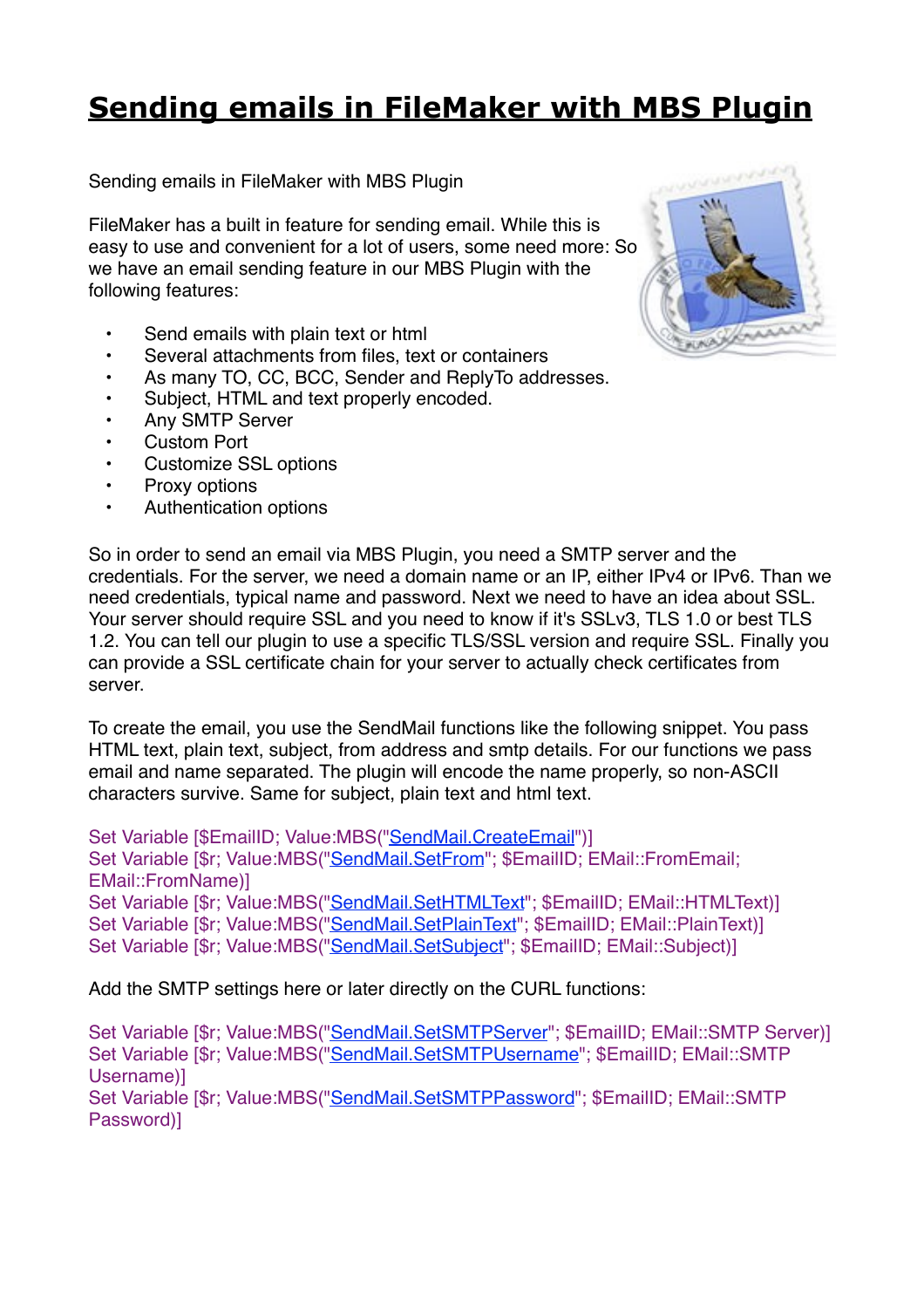The next snippet adds addresses. We take them from a separate table and add them depending of the type. We support here TO, CC and BCC recipients. You can also add Sender and ReplyTo addresses. If you need you can also add other email headers like Company Name, Priority or read receipt request.

Go to Related Record [Show only related records; From table: "Recipient"; Using layout: "Recipient" (Recipient)]

Go to Record/Request/Page [First] Loop If [Recipient::Type = "To"] Set Variable [\$r; Value:MBS("[SendMail.AddTO](http://www.mbsplugins.eu/SendMailAddTO.shtml)"; \$EmailID; Recipient::Email; Recipient::Name)] Else If [Recipient::Type = "CC"] Set Variable [\$r; Value:MBS("[SendMail.AddCC"](http://www.mbsplugins.eu/SendMailAddCC.shtml); \$EmailID; Recipient::Email; Recipient::Name)] Else If [Recipient::Type = "BCC"] Set Variable [\$r; Value:MBS("[SendMail.AddBCC"](http://www.mbsplugins.eu/SendMailAddBCC.shtml); \$EmailID; Recipient::Email; Recipient::Name)] End If Go to Record/Request/Page [Next; Exit after last] End Loop Go to Related Record [From table: "EMail"; Using layout: "EMail" (EMail)]

From another table we pick attachments. You can pass attachments as containers, files or plain text. This way you are flexible to add attachments as you need. For each attachment you can provide a file name and a mime type. If no mime type is specified, our plugin can guess it from the file extensions.

Go to Related Record [Show only related records; From table: "Attachment"; Using layout: "Attachment" (Attachment)] Go to Record/Request/Page [First] Loop If [not IsEmpty(Attachment::Container)] Set Variable [\$r; Value:MBS("[SendMail.AddAttachmentContainer](http://www.mbsplugins.eu/SendMailAddAttachmentContainer.shtml)"; \$EmailID; Attachment::Container; Attachment::Name; Attachment::Type)] End If If [not IsEmpty(Attachment::Path)] Set Variable [\$r; Value:MBS("[SendMail.AddAttachmentFile](http://www.mbsplugins.eu/SendMailAddAttachmentFile.shtml)"; \$EmailID; Attachment::Path; Attachment::Name; Attachment::Type)] End If If [not IsEmpty(Attachment::Text)] Set Variable [\$r; Value:MBS("[SendMail.AddAttachmentText](http://www.mbsplugins.eu/SendMailAddAttachmentText.shtml)"; \$EmailID; Attachment::Path; Attachment::Name; Attachment::Type)] End If Go to Record/Request/Page [Next; Exit after last] End Loop Go to Related Record [From table: "EMail"; Using layout: "EMail" (EMail)]